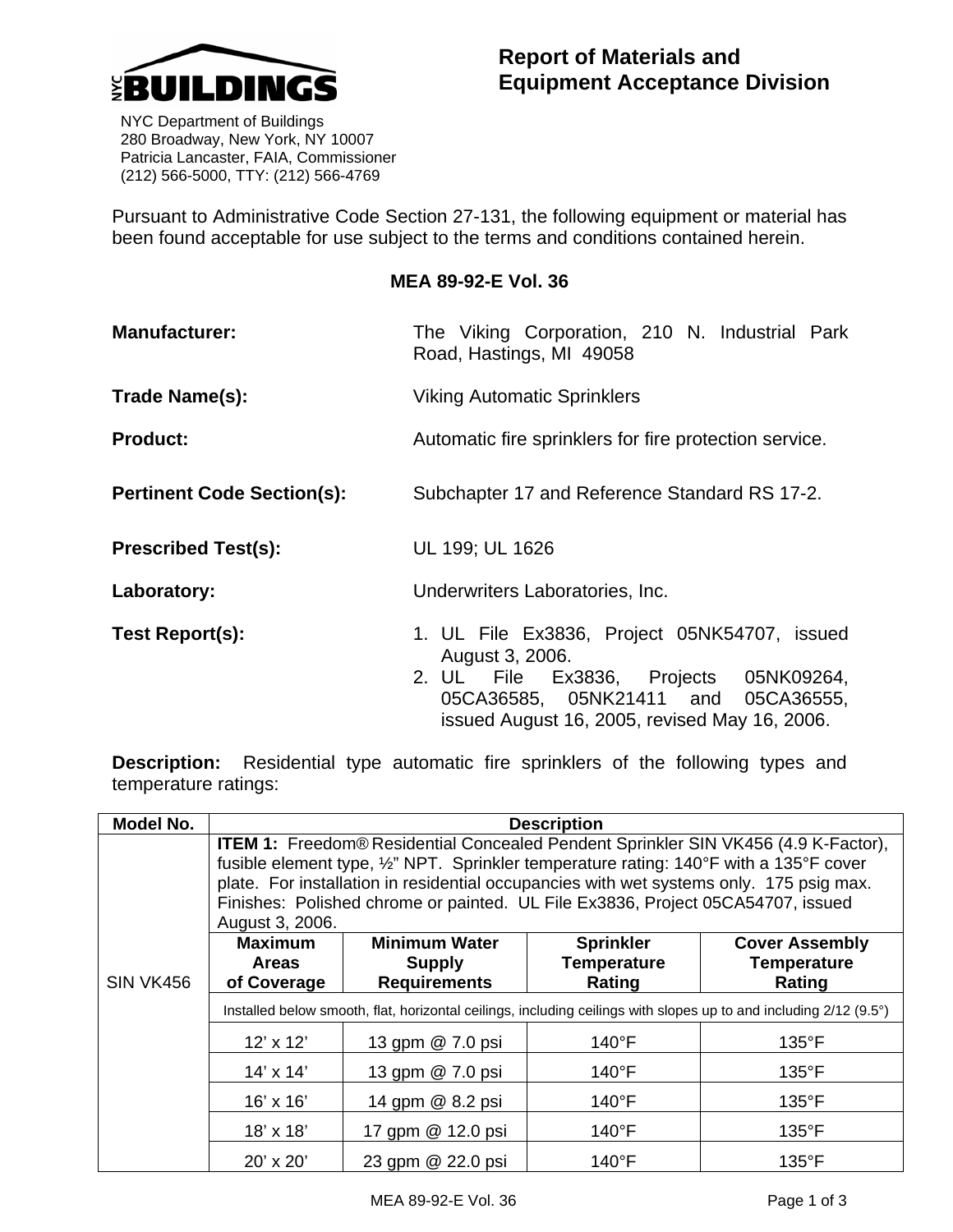|                  | <b>ITEM 2:</b> Freedom® Residential Pendent and Recessed Pendent Sprinkler SIN VK458<br>(7.4 K-Factor), nominal 3 mm glass bulb type, 3/4" NPT. For installation in residential<br>occupancies with wet systems only. 175 psig max. Finishes: Brass, Chrome-Enloy® or<br>painted. Temperature ratings: 155°F or 175°F. UL File Ex3836, Projects 05NK09264,<br>05CA36585, 05NK21411 and 05CA36555, issued August 16, 2005, revised May 16,<br>2006.                                                       |  |                                                              |                                                          |                 |                                                    |  |  |
|------------------|----------------------------------------------------------------------------------------------------------------------------------------------------------------------------------------------------------------------------------------------------------------------------------------------------------------------------------------------------------------------------------------------------------------------------------------------------------------------------------------------------------|--|--------------------------------------------------------------|----------------------------------------------------------|-----------------|----------------------------------------------------|--|--|
| <b>SIN VK458</b> | <b>Maximum Areas of</b><br>Coverage                                                                                                                                                                                                                                                                                                                                                                                                                                                                      |  |                                                              | <b>Minimum Water Supply</b><br><b>Requirements</b>       |                 | <b>Temperature Ratings</b>                         |  |  |
|                  | Installed below smooth, flat, horizontal ceilings, including ceilings with slopes up to and including 2/12 (9.5°)                                                                                                                                                                                                                                                                                                                                                                                        |  |                                                              |                                                          |                 |                                                    |  |  |
|                  | 12' x 12'                                                                                                                                                                                                                                                                                                                                                                                                                                                                                                |  | 20 gpm @ 7.3 psi                                             |                                                          |                 | 155 and 175°F                                      |  |  |
|                  | $14' \times 14'$                                                                                                                                                                                                                                                                                                                                                                                                                                                                                         |  | 20 gpm @ 7.3 psi                                             |                                                          |                 | 155 and 175°F                                      |  |  |
|                  | 16' x 16'                                                                                                                                                                                                                                                                                                                                                                                                                                                                                                |  | 20 gpm @ 7.3 psi                                             |                                                          |                 | 155 and 175°F                                      |  |  |
|                  | 18' x 18'                                                                                                                                                                                                                                                                                                                                                                                                                                                                                                |  | 22 gpm @ 8.8 psi                                             |                                                          |                 | 155 and 175°F                                      |  |  |
|                  | 20' x 20'                                                                                                                                                                                                                                                                                                                                                                                                                                                                                                |  | 24 gpm @ 10.5 psi                                            |                                                          |                 | 155 and 175°F                                      |  |  |
|                  | <b>Maximum Areas of</b><br>Coverage                                                                                                                                                                                                                                                                                                                                                                                                                                                                      |  | <b>Minimum Water Supply</b><br><b>Requirements</b>           |                                                          |                 | <b>Temperature Ratings</b>                         |  |  |
|                  | Installed below ceilings with slopes up to and including 8/12 (33.7°) pitch.                                                                                                                                                                                                                                                                                                                                                                                                                             |  |                                                              |                                                          |                 |                                                    |  |  |
|                  | 16' x 16'                                                                                                                                                                                                                                                                                                                                                                                                                                                                                                |  |                                                              | 20 gpm @ 7.3 psi                                         |                 | $155^{\circ}$ F                                    |  |  |
|                  | 16' x 16'                                                                                                                                                                                                                                                                                                                                                                                                                                                                                                |  | 24 gpm @ 10.5 psi                                            |                                                          | $175^{\circ}F$  |                                                    |  |  |
|                  | 18' x 18'                                                                                                                                                                                                                                                                                                                                                                                                                                                                                                |  | 23 gpm @ 9.7 psi                                             |                                                          | 155°F           |                                                    |  |  |
|                  | 18' x 18'                                                                                                                                                                                                                                                                                                                                                                                                                                                                                                |  | 25 gpm @ 11.4 psi                                            |                                                          |                 | $175^{\circ}F$                                     |  |  |
|                  | 20' x 20'                                                                                                                                                                                                                                                                                                                                                                                                                                                                                                |  | 24 gpm @ 10.5 psi                                            |                                                          | $155^{\circ}$ F |                                                    |  |  |
|                  | 20' x 20'                                                                                                                                                                                                                                                                                                                                                                                                                                                                                                |  | 25 gpm @ 11.4 psi                                            |                                                          |                 | $175^{\circ}F$                                     |  |  |
|                  | ITEM 3: Freedom® Residential Concealed Pendent Sprinkler SIN VK458 (7.4 K-Factor),<br>nominal 3 mm glass bulb type, 3/4" NPT. Temperature rating: 155°F with a 135°F cover<br>plate. For installation in residential occupancies with wet systems only. 175 psig max.<br>The deflector must be located 3/8" to 7/8" below the ceiling. Finishes: Polished chrome<br>or painted. UL File Ex3836, Projects 05NK09264, 05CA36585, 05NK21411 and<br>05CA36555, issued August 16, 2005, revised May 16, 2006. |  |                                                              |                                                          |                 |                                                    |  |  |
|                  | <b>Maximum</b><br><b>Areas</b><br>of Coverage                                                                                                                                                                                                                                                                                                                                                                                                                                                            |  | <b>Minimum Water</b><br><b>Supply</b><br><b>Requirements</b> | <b>Sprinkler</b><br><b>Temperature</b><br><b>Ratings</b> |                 | <b>Cover Assembly</b><br><b>Temperature Rating</b> |  |  |
| <b>SIN VK458</b> | Installed below smooth, flat, horizontal ceilings, including ceilings with slopes up to and including 2/12 (9.5°).                                                                                                                                                                                                                                                                                                                                                                                       |  |                                                              |                                                          |                 |                                                    |  |  |
| Concealed        | 12' x 12'                                                                                                                                                                                                                                                                                                                                                                                                                                                                                                |  | 20 gpm @ 7.3 psi                                             | $155^{\circ}$ F                                          |                 | 135°F                                              |  |  |
|                  | 14' x 14'                                                                                                                                                                                                                                                                                                                                                                                                                                                                                                |  | 20 gpm @ 7.3 psi                                             | $155^{\circ}$ F                                          |                 | 135°F                                              |  |  |
|                  | 16' x 16'                                                                                                                                                                                                                                                                                                                                                                                                                                                                                                |  | 20 gpm @ 7.3 psi                                             | $155^{\circ}$ F                                          |                 | $135^{\circ}F$                                     |  |  |
|                  | 18' x 18'                                                                                                                                                                                                                                                                                                                                                                                                                                                                                                |  | 23 gpm @ 9.7 psi                                             | $155^{\circ}$ F                                          |                 | 135°F                                              |  |  |
|                  | 20' x 20'                                                                                                                                                                                                                                                                                                                                                                                                                                                                                                |  | 28 gpm @ 14.3 psi                                            | $155^{\circ}$ F                                          |                 | 135°F                                              |  |  |
|                  | Installed below ceilings with slopes up to and including 8/12 (33.7°) pitch.                                                                                                                                                                                                                                                                                                                                                                                                                             |  |                                                              |                                                          |                 |                                                    |  |  |
|                  | 16' x 16'                                                                                                                                                                                                                                                                                                                                                                                                                                                                                                |  | 22 gpm @ 8.8 psi                                             | $155^{\circ}$ F                                          |                 | $135^{\circ}F$                                     |  |  |
|                  | 18' x 18'                                                                                                                                                                                                                                                                                                                                                                                                                                                                                                |  | 28 gpm @ 14.3 psi                                            | $155^{\circ}$ F                                          |                 | 135°F                                              |  |  |
|                  | 20' x 20'                                                                                                                                                                                                                                                                                                                                                                                                                                                                                                |  | 28 gpm @ 14.3 psi                                            | $155^{\circ}$ F                                          |                 | $135^{\circ}F$                                     |  |  |